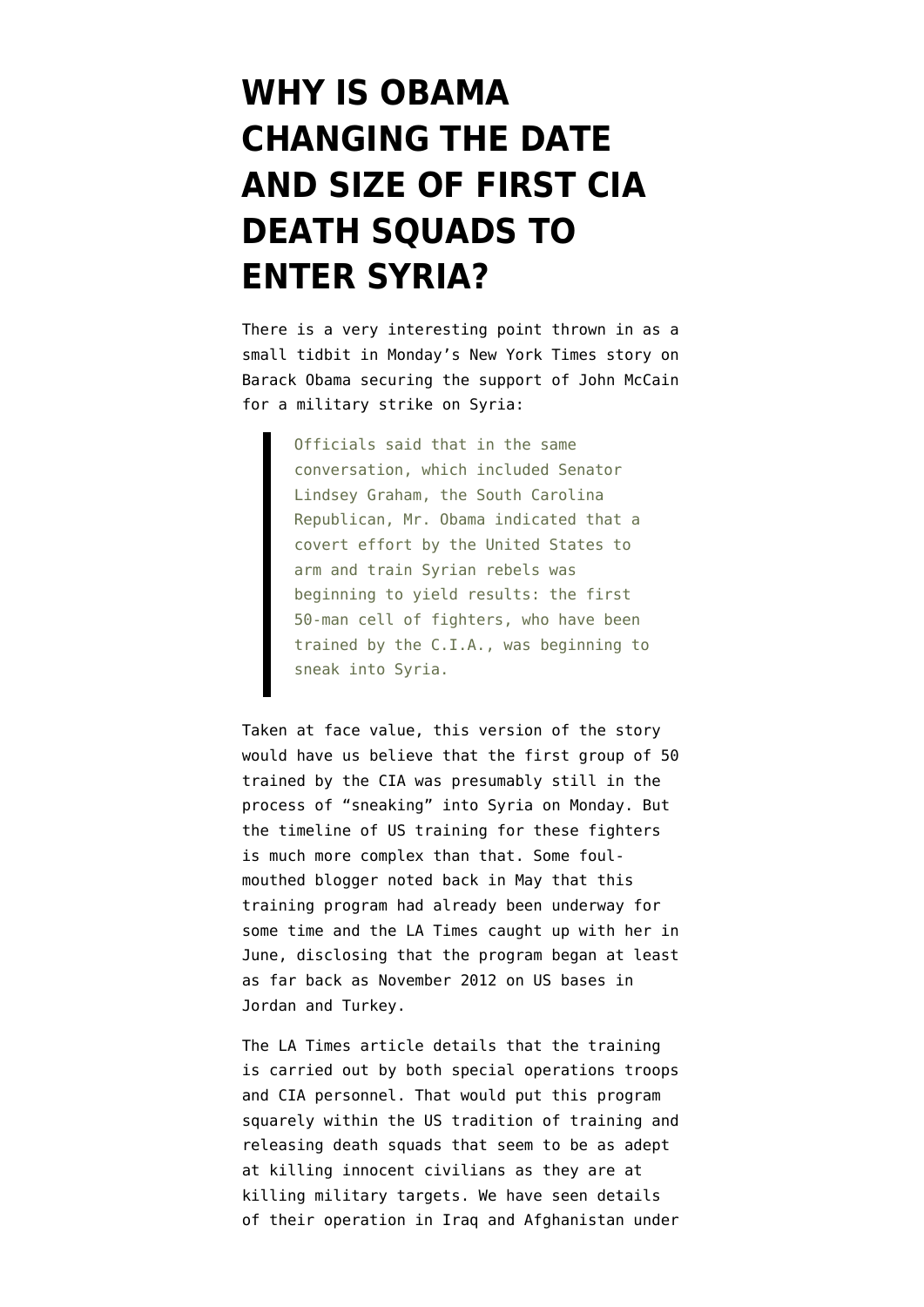[David Petraeus' vaunted COIN](http://www.emptywheel.net/2013/03/07/guardian-lays-out-details-of-how-petraeus-organized-death-squads-in-iraq/) program. There is no information in the LA Times article regarding the death squads entering Syria at that time. Reading between the lines of the article suggests that the squads were in a holding pattern at that point, awaiting better weapons from the US.

In direct contradiction to Obama's Monday statement to McCain and Graham on the timing of the entry of the first US-trained death squads into Syria, we have [this report from the](http://www.jpost.com/Middle-East/Report-Syrian-rebel-forces-trained-by-West-are-moving-towards-Damascus-324033) [Jerusalem Post](http://www.jpost.com/Middle-East/Report-Syrian-rebel-forces-trained-by-West-are-moving-towards-Damascus-324033) that quotes a story first reported in Le Figaro:

> The first group of 300 handpicked Free Syrian Army soldiers crossed the border on August 17 into the Deraa region, and a second group was deployed on August 19, the paper reported.

> The paper quoted a researcher at the French Institute for Strategic Analysis as saying the trained rebels group was passing through Ghouta, on their way to Damascus.

Okay, now this gets interesting. Obama claimed only the first group of 50 were entering, while Le Figaro claimed there were two groups, with the first one being 300 and the second one not specified by size. Further, note the dates and location: they entered on August 17 and 19 and they passed through Ghouta. The large number of deaths from a suspected chemical warfare agent occurred on August 21 in Ghouta. In fact, the second paragraph of the Jerusalem Post article notes:

> Le Figaro reported that this is the reason behind the Assad regime's alleged chemical weapons attack in Damascus on Wednesday morning, as UN inspectors were allowed into the country to investigate allegations of WMD use.

Were these first groups of CIA-trained death